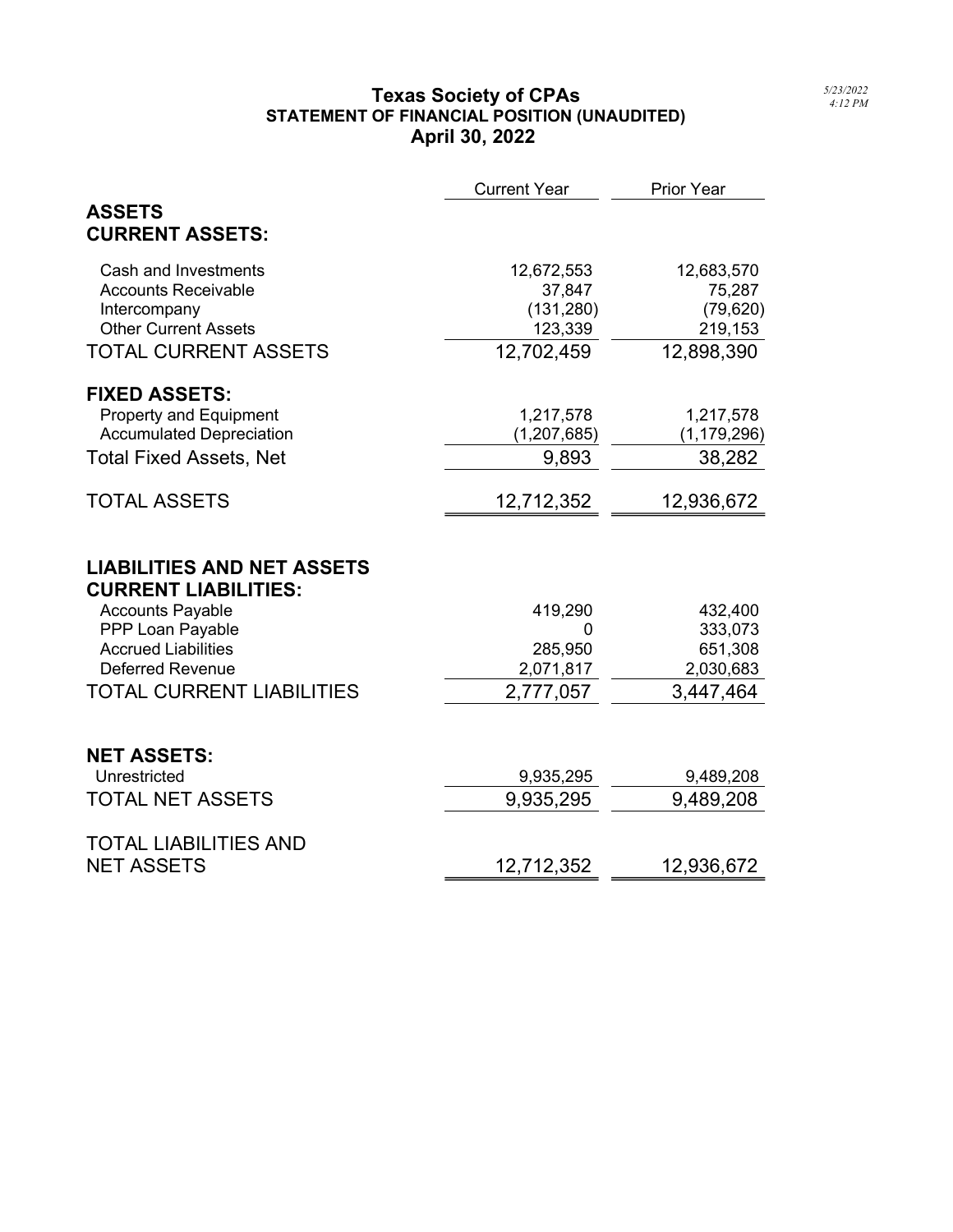## **Texas Society of CPAs Statement of Activities (Unaudited) For the Eleven Months Ending April 30, 2022**

|                                     | Year-to-Date<br><b>Current</b> |               |                   | <b>Annual</b> | <b>Year End</b>   |
|-------------------------------------|--------------------------------|---------------|-------------------|---------------|-------------------|
|                                     | <b>Month</b>                   | <b>Actual</b> | <b>Prior Year</b> | <b>Budget</b> | <b>Projection</b> |
| <b>REVENUE</b>                      |                                |               |                   |               |                   |
| <b>Member Dues</b>                  | 395,417                        | 4,389,585     | 4,555,197         | 4,825,000     | 4,800,000         |
| Peer Review                         | 91,246                         | 976,293       | 958,810           | 1,000,000     | 1,050,000         |
| <b>Chapter Management</b>           | 27,248                         | 295,728       | 276,738           | 315,576       | 323,000           |
| Royalties                           | 24,241                         | 138,175       | 131,483           | 189,700       | 145,000           |
| Other Income                        | 26,425                         | 384,872       | 526,510           | 307,255       | 410,000           |
| Interest/Dividends                  | 5,624                          | 163,676       | 147,674           | 155,000       | 170,000           |
|                                     | 570,201                        | 6,348,329     | 6,596,412         | 6,792,531     | 6,898,000         |
| <b>EXPENSES</b>                     |                                |               |                   |               |                   |
| Departments                         |                                |               |                   |               |                   |
| <b>Salaries &amp; Benefits</b>      | 292,834                        | 3,495,392     | 3,599,055         | 4,428,667     | 4,107,000         |
| Other                               | 127,720                        | 1,388,236     | 1,164,513         | 1,702,791     | 1,550,000         |
| Governance                          | 41,214                         | 365,507       | 7,267             | 342,500       | 400,000           |
| Membership                          | 9,551                          | 124,976       | 114,351           | 232,386       | 160,000           |
| <b>Governmental Affairs</b>         | 12,414                         | 160,195       | 128,674           | 166,100       | 175,000           |
| <b>External Relations</b>           | 4,887                          | 30,050        | 30,601            | 78,500        | 35,000            |
| Organization & Administration       | 7,093                          | 69,987        | 70,787            | 45,650        | 80,000            |
| Other                               | 0                              | 3,233         | 269               | 17,500        | 5,000             |
|                                     | 495,713                        | 5,637,576     | 5,115,517         | 7,014,094     | 6,512,000         |
| Net Rev (Exp) before Intercompany   |                                |               |                   |               |                   |
| <b>Charges &amp; Investment Inc</b> | 74,488                         | 710,753       | 1,480,895         | (221, 563)    | 386,000           |
| Charges to CPE & Ins Trust          | 14,583                         | 160,417       | 160,417           | 175,000       | 175,000           |
| <b>Intercompany Transfers</b>       | $\Omega$                       | 0             | 0                 | (150,000)     | 0                 |
| Investment Income (Loss)            | (494, 954)                     | (763, 607)    | 1,597,644         | 0             | 0                 |
| <b>Net Revenue (Expense)</b>        | (405, 883)                     | 107,563       | 3,238,956         | (196, 563)    | 561,000           |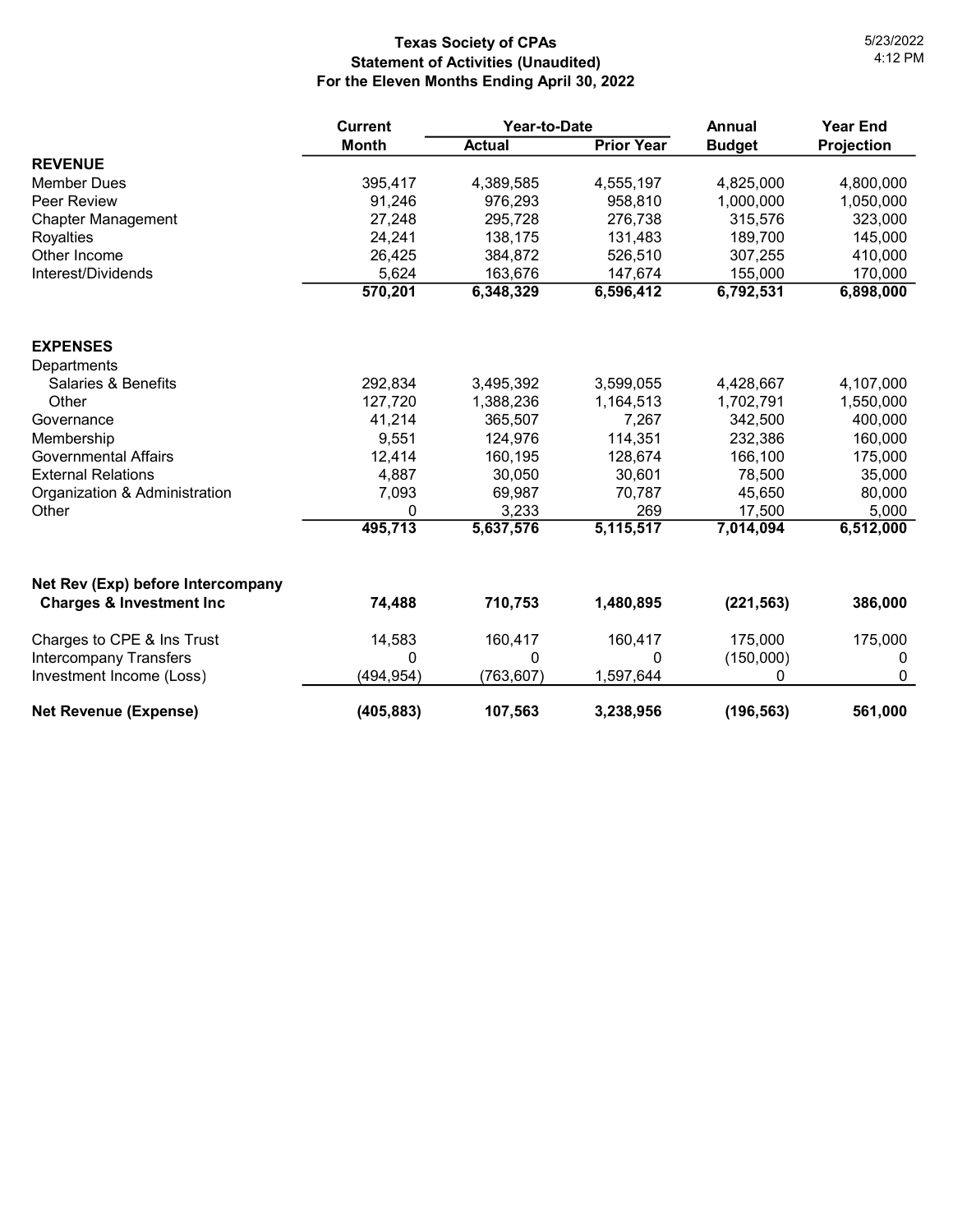## TXCPA CPE Foundation STATEMENT OF FINANCIAL POSITION (UNAUDITED) April 30, 2022

|                                                                  | <b>Current Year</b> | Prior Year |
|------------------------------------------------------------------|---------------------|------------|
| <b>ASSETS</b><br><b>CURRENT ASSETS:</b>                          |                     |            |
| Cash and Investments                                             | 2,615,518           | 2,398,492  |
| <b>Accounts Receivable</b>                                       | 29,528              | 23,749     |
| Intercompany                                                     | 165,453             | 84,851     |
| <b>Other Current Assets</b>                                      | 78,156              | 34,309     |
| <b>TOTAL CURRENT ASSETS</b>                                      | 2,888,655           | 2,541,401  |
| <b>FIXED ASSETS:</b>                                             |                     |            |
| <b>Property and Equipment</b>                                    | 382,973             | 382,973    |
| <b>Accumulated Depreciation</b>                                  | (374,001)           | (362,037)  |
| <b>Total Fixed Assets, Net</b>                                   | 8,972               | 20,936     |
| <b>TOTAL ASSETS</b>                                              | 2,897,627           | 2,562,337  |
| <b>LIABILITIES AND NET ASSETS</b><br><b>CURRENT LIABILITIES:</b> |                     |            |
| <b>Accounts Payable</b>                                          | (4,013)             | 20,637     |
| <b>Accrued Liabilities</b>                                       | 14,081              | 68,815     |
| <b>Deferred Revenue</b>                                          | 398,783             | 242,942    |
| <b>TOTAL CURRENT LIABILITIES</b>                                 | 408,851             | 332,394    |
|                                                                  |                     |            |
| <b>NET ASSETS:</b>                                               |                     |            |
| Unrestricted                                                     | 2,488,776           | 2,229,943  |
| <b>TOTAL NET ASSETS</b>                                          | 2,488,776           | 2,229,943  |
| <b>TOTAL LIABILITIES AND</b>                                     |                     |            |
| <b>NET ASSETS</b>                                                | 2,897,627           | 2,562,337  |
|                                                                  |                     |            |